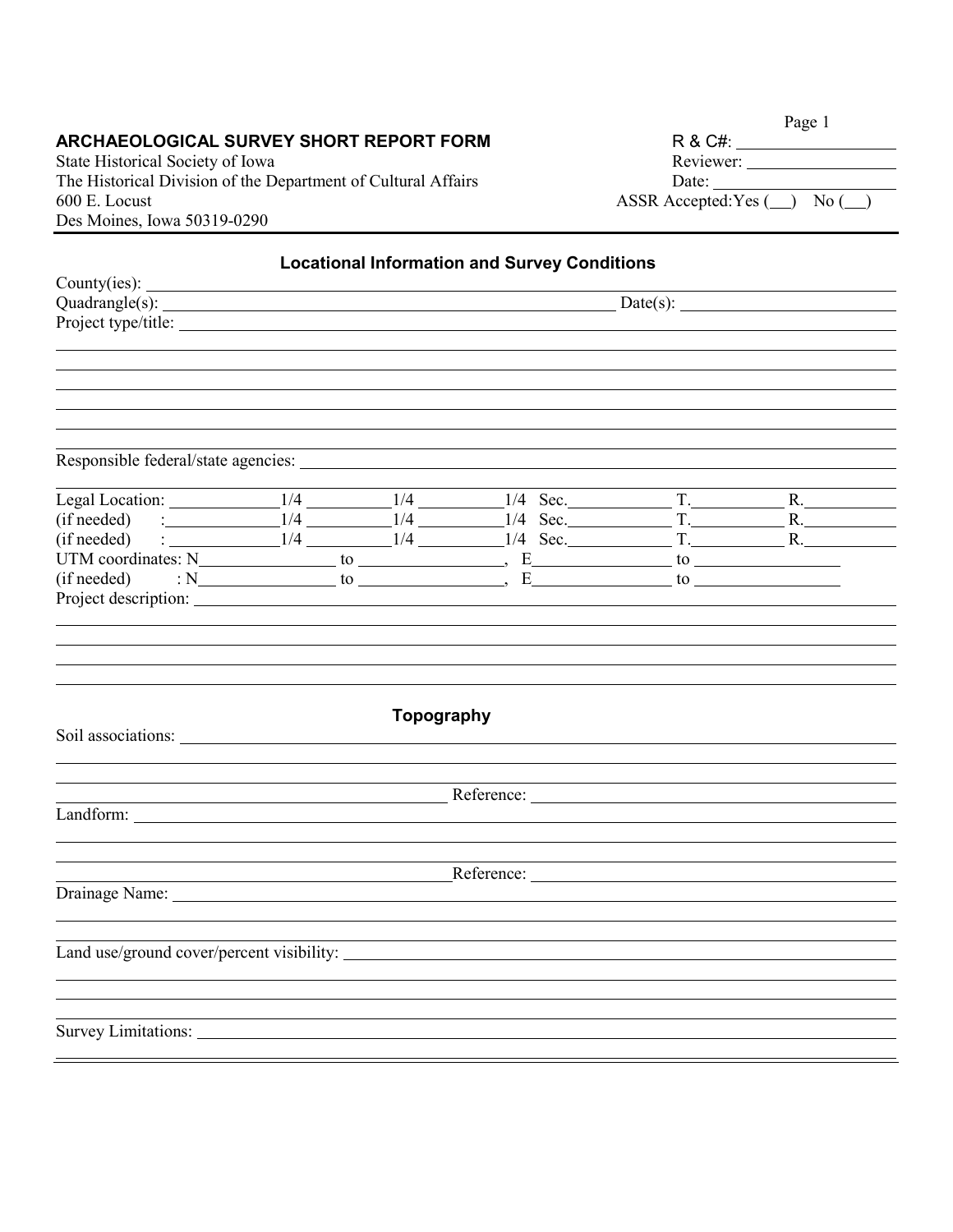#### **ARCHAEOLOGICAL SURVEY SHORT REPORT FORM**

State Historical Society of Iowa The Historical Division of the Department of Cultural Affairs 600 E. Locust  $\overline{ASSR}$  ACcepted:Yes  $\overline{()}$  No  $\overline{()}$ Des Moines, Iowa 50319-0290

|                        | Page 2 |
|------------------------|--------|
| R & C#:                |        |
| Reviewer:              |        |
| Date:                  |        |
| ASSR Accepted:Yes (__) | No (   |

# **Archaeological and Historical Information** Previously reported sites: Previous surveys: Citation(s): Charles Contains a Communication of the Communication of the Communication of the Communication of the Communication of the Communication of the Communication of the Communication of the Communication of the C Regional archaeologist contacted: Phone number: Phone number: Investigation Techniques: Historical sources consulted: Time expended: <u>Person hours:</u> Person hours: Area surveyed: square meters. **Contractor and Surveyor Information** Archaeological contractor: Address: <u>Quarterial and the contract of the contract of the contract of the contract of the contract of the contract of the contract of the contract of the contract of the contract of the contract of the contract of the c</u> Surveyor's Name(s): Date(s) surveyed: ASSR completed by: ASSR submitted by: (title) Signature: Address (if the address is not the same as the contractor address):